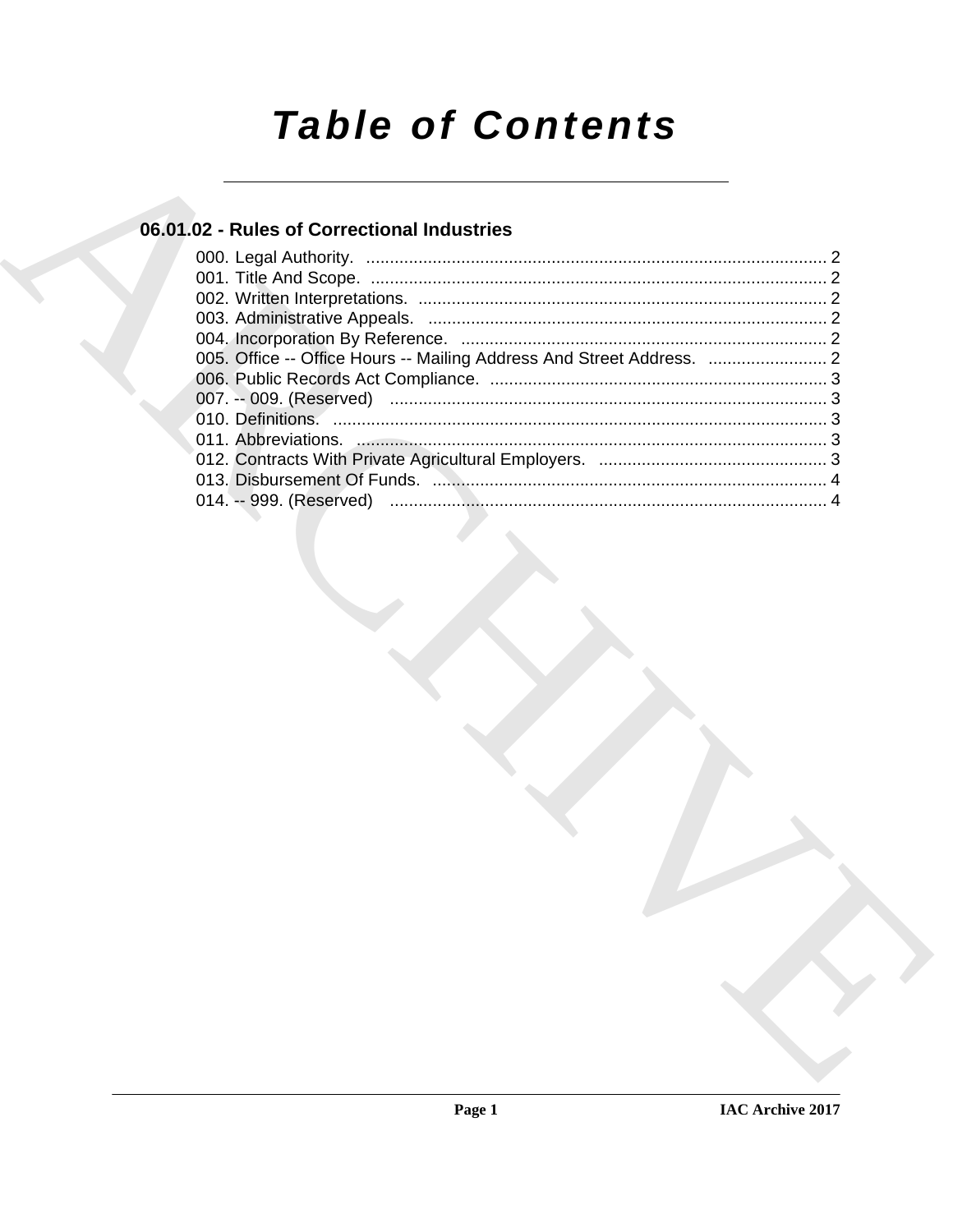#### **IDAPA 06 TITLE 01 CHAPTER 02**

#### **06.01.02 - RULES OF CORRECTIONAL INDUSTRIES**

#### <span id="page-1-9"></span><span id="page-1-1"></span><span id="page-1-0"></span>**000. LEGAL AUTHORITY.**

#### <span id="page-1-11"></span><span id="page-1-2"></span>**001. TITLE AND SCOPE.**

#### <span id="page-1-12"></span><span id="page-1-3"></span>**002. WRITTEN INTERPRETATIONS.**

#### <span id="page-1-7"></span><span id="page-1-4"></span>**003. ADMINISTRATIVE APPEALS.**

#### <span id="page-1-8"></span><span id="page-1-5"></span>**004. INCORPORATION BY REFERENCE.**

#### <span id="page-1-6"></span>**005. OFFICE -- OFFICE HOURS -- MAILING ADDRESS AND STREET ADDRESS.**

#### <span id="page-1-10"></span>**01. Street Addresses and Business Hours**. (7-4-14)

#### **02. Mailing Addresses**. (7-4-14)

| <b>CHAPTER 02</b>             |     |                                                                                                                                                                                                                                                                                                                             |            |  |
|-------------------------------|-----|-----------------------------------------------------------------------------------------------------------------------------------------------------------------------------------------------------------------------------------------------------------------------------------------------------------------------------|------------|--|
|                               |     | 06.01.02 - RULES OF CORRECTIONAL INDUSTRIES                                                                                                                                                                                                                                                                                 |            |  |
| 000.<br>inmate labor.<br>001. |     | LEGAL AUTHORITY.<br>Pursuant to Sections 20-212, 20-408 and 20-413A, Idaho Code, the Board of Correction is authorized to promulgate<br>and adopt rules necessary for Correctional Industries to enter into contracts with private agricultural employers for<br><b>TITLE AND SCOPE.</b>                                    | $(7-4-14)$ |  |
| Title 01, Chapter 02.         | 01. | <b>Title.</b> These rules shall be cited as IDAPA 06.01.02, "Rules of Correctional Industries," IDAPA 06,                                                                                                                                                                                                                   | $(7-4-14)$ |  |
|                               | 02. | Scope. These rules are established to provide factors to be considered by Correctional Industries<br>when entering into a contract with private agricultural employers for inmate labor to prevent non-inmate labor<br>displacement, ensure inmate safety, identify security risks and needs, and disperse inmate earnings. | $(7-4-14)$ |  |
| 002.                          |     | <b>WRITTEN INTERPRETATIONS.</b><br>Pursuant to Section 20-212(1), Idaho Code, the Board is exempt from all provisions of Chapter 52, Title 67, Idaho<br>Code, except as specifically noted therein, so there are no written interpretations of these rules.                                                                 | $(7-4-14)$ |  |
| 003.                          |     | <b>ADMINISTRATIVE APPEALS.</b><br>Pursuant to Section 20-212(1), Idaho Code, the Board is exempt from all provisions of Chapter 52, Title 67, Idaho<br>Code, except as specifically noted therein, so there are no provisions for administrative appeal.                                                                    | $(7-4-14)$ |  |
| 004.                          |     | INCORPORATION BY REFERENCE.<br>No documents are incorporated by reference in this chapter.                                                                                                                                                                                                                                  | $(7-4-14)$ |  |
| 005.                          |     | <b>OFFICE -- OFFICE HOURS -- MAILING ADDRESS AND STREET ADDRESS.</b>                                                                                                                                                                                                                                                        |            |  |
|                               | 01. | <b>Street Addresses and Business Hours.</b>                                                                                                                                                                                                                                                                                 | $(7-4-14)$ |  |
|                               | a.  | The Board of Correction administrative office is located at 1299 N. Orchard St., Suite 110, Boise,<br>ID 83706-2266. Business hours are 8 a.m. to 5 p.m., Monday through Friday, excluding holidays.                                                                                                                        | $(7-4-14)$ |  |
|                               | b.  | Correctional Industries administrative office is located at 1301 N. Orchard St., Suite 110, Boise, ID<br>83706. Business hours are 8 a.m. to 5 p.m., Monday through Friday, excluding holidays.                                                                                                                             | $(7-4-14)$ |  |
|                               | 02. | <b>Mailing Addresses.</b>                                                                                                                                                                                                                                                                                                   | $(7-4-14)$ |  |
|                               | a.  | Mail regarding the Board of Correction rules shall be directed to the Board of Correction, Office of<br>the Director, 1299 N. Orchard St., Suite 110, Boise, ID 83706-2266.                                                                                                                                                 |            |  |
|                               |     |                                                                                                                                                                                                                                                                                                                             | $(7-4-14)$ |  |
|                               | b.  | Mail regarding Correctional Industries shall be sent to Correctional Industries, 1301 N. Orchard St.,<br>Suite 110, Boise, ID 83706.                                                                                                                                                                                        | $(7-4-14)$ |  |
|                               | 03. | <b>Telephone Numbers.</b>                                                                                                                                                                                                                                                                                                   | $(7-4-14)$ |  |
|                               | a.  | The telephone number of the Board of Correction is (208) 658-2000.                                                                                                                                                                                                                                                          | $(7-4-14)$ |  |
|                               | b.  | The telephone number for Correctional Industries is (208) 577-5555.                                                                                                                                                                                                                                                         | $(7-4-14)$ |  |
|                               | 04. | <b>Facsimile Numbers.</b>                                                                                                                                                                                                                                                                                                   | $(7-4-14)$ |  |
|                               |     |                                                                                                                                                                                                                                                                                                                             |            |  |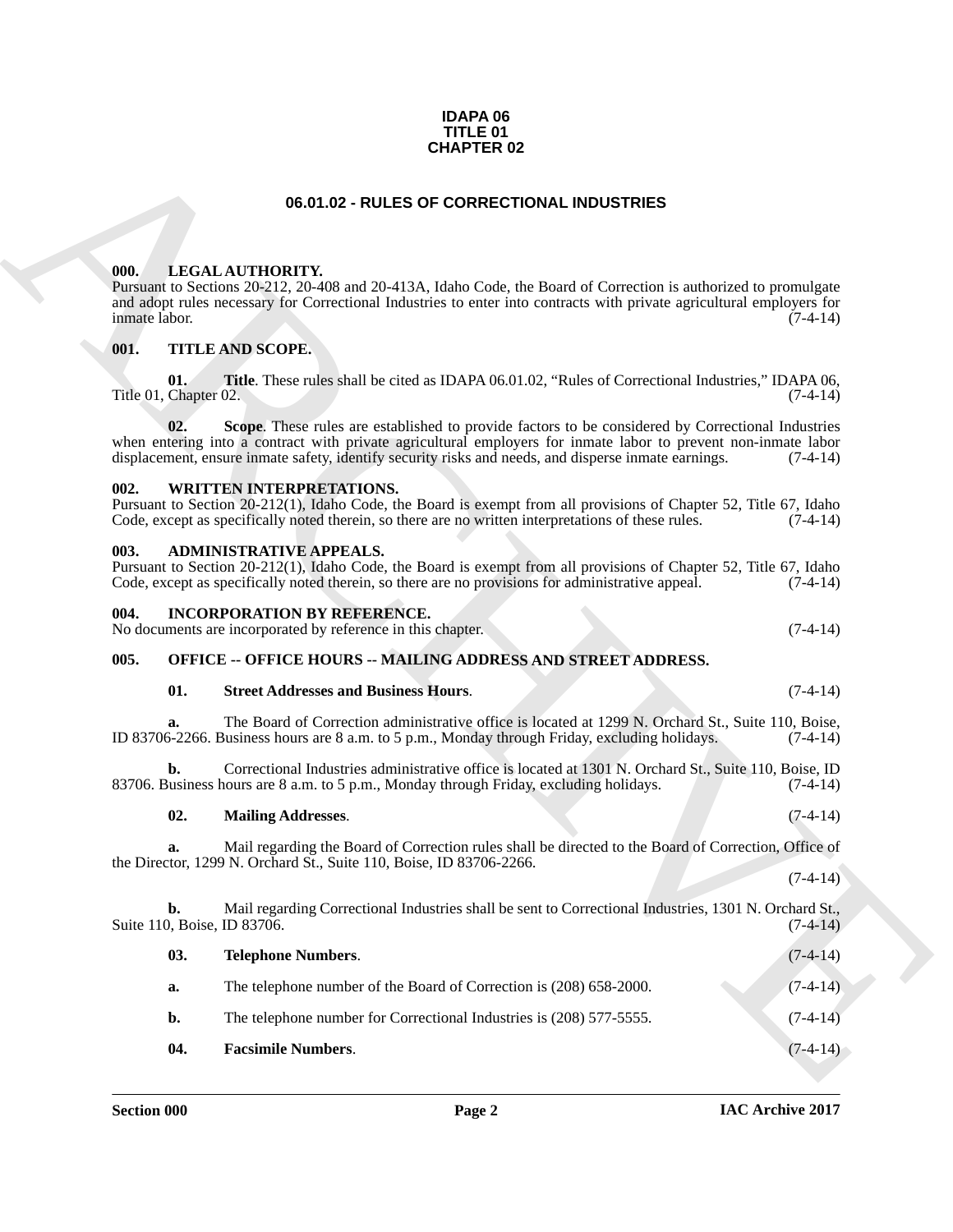| <b>IDAHO ADMINISTRATIVE CODE</b> | IDAPA 06.01.02                          |
|----------------------------------|-----------------------------------------|
| <b>Board of Correction</b>       | <b>Rules of Correctional Industries</b> |

| а.                         | The fax number for the Board of Correction is (208) 327-7404.                                | $(7-4-14)$ |
|----------------------------|----------------------------------------------------------------------------------------------|------------|
| $\mathbf{b}$ .             | The fax number for Correctional Industries is (208) 577-5569.                                | $(7-4-14)$ |
| 05.                        | <b>Internet Websites Addresses.</b>                                                          | $(7-4-14)$ |
| а.<br>board of correction. | The Internet website for the Board is http://www.idoc.idaho.gov/content/about_us/leadership/ | $(7-4-14)$ |

#### <span id="page-2-16"></span><span id="page-2-0"></span>**006. PUBLIC RECORDS ACT COMPLIANCE.**

### <span id="page-2-1"></span>**007. -- 009. (RESERVED)**

#### <span id="page-2-15"></span><span id="page-2-14"></span><span id="page-2-13"></span><span id="page-2-12"></span><span id="page-2-2"></span>**010. DEFINITIONS.**

| <b>Board of Correction</b> |                                                                                                                                                                                                                                                                                                                                                                                                                                                                                                                                   | <b>Rules of Correctional Industries</b> |  |
|----------------------------|-----------------------------------------------------------------------------------------------------------------------------------------------------------------------------------------------------------------------------------------------------------------------------------------------------------------------------------------------------------------------------------------------------------------------------------------------------------------------------------------------------------------------------------|-----------------------------------------|--|
| a.                         | The fax number for the Board of Correction is (208) 327-7404.                                                                                                                                                                                                                                                                                                                                                                                                                                                                     | $(7-4-14)$                              |  |
| $\mathbf{b}$ .             | The fax number for Correctional Industries is (208) 577-5569.                                                                                                                                                                                                                                                                                                                                                                                                                                                                     | $(7-4-14)$                              |  |
| 05.                        | <b>Internet Websites Addresses.</b>                                                                                                                                                                                                                                                                                                                                                                                                                                                                                               | $(7-4-14)$                              |  |
| a.<br>board_of_correction. | The Internet website for the Board is http://www.idoc.idaho.gov/content/about_us/leadership/                                                                                                                                                                                                                                                                                                                                                                                                                                      | $(7-4-14)$                              |  |
| b.                         | The Internet website for Correctional Industries is http://ci.idaho.gov/.                                                                                                                                                                                                                                                                                                                                                                                                                                                         | $(7-4-14)$                              |  |
| 006.<br>times.             | PUBLIC RECORDS ACT COMPLIANCE.<br>The rules of Correctional Industries are subject to, and in compliance with, the Idaho Public Records Act. The rules<br>are maintained by Correctional Industries, and shall be open to the public for inspection and copying at all reasonable                                                                                                                                                                                                                                                 | $(7-4-14)$                              |  |
| $007. -009.$               | (RESERVED)                                                                                                                                                                                                                                                                                                                                                                                                                                                                                                                        |                                         |  |
| 010.                       | DEFINITIONS.                                                                                                                                                                                                                                                                                                                                                                                                                                                                                                                      |                                         |  |
| 01.                        | <b>Inmate.</b> An individual in the physical custody of the Board.                                                                                                                                                                                                                                                                                                                                                                                                                                                                | $(7-4-14)$                              |  |
| 02.                        | Private Agricultural Employer. A person as defined in 44-1601(2), Idaho Code.                                                                                                                                                                                                                                                                                                                                                                                                                                                     | $(11-6-15)$                             |  |
| 03.                        | Work Site. Any place where inmates may be found when assigned to a work project.                                                                                                                                                                                                                                                                                                                                                                                                                                                  | $(7-4-14)$                              |  |
| 011.                       | <b>ABBREVIATIONS.</b>                                                                                                                                                                                                                                                                                                                                                                                                                                                                                                             |                                         |  |
| 01.                        | <b>IDOC</b> . Idaho Department of Correction.                                                                                                                                                                                                                                                                                                                                                                                                                                                                                     | $(7-4-14)$                              |  |
| 02.                        | <b>IDOL</b> . Idaho Department of Labor.                                                                                                                                                                                                                                                                                                                                                                                                                                                                                          | $(7-4-14)$                              |  |
| 012.                       | CONTRACTS WITH PRIVATE AGRICULTURAL EMPLOYERS.<br>Correctional Industries will make all reasonable efforts to ensure non-inmate workers are not displaced when entering<br>into a contract with a private agricultural employer for inmate labor.                                                                                                                                                                                                                                                                                 | $(11-6-15)$                             |  |
| 01.                        | Wage Determination. On an annual basis, Correctional Industries will request a prevailing wage<br>determination letter from the Idaho Department of Labor (IDOL) for the prevailing wage of the region for Standard<br>Occupational Classification codes related to the agricultural work to be performed.                                                                                                                                                                                                                        | $(11-6-15)$                             |  |
| 02.                        | <b>Prior to Contract.</b> Prior to entering into any contract with a private agricultural employer for<br>inmate labor, Correctional Industries will conduct a work site evaluation with assistance from Idaho Department of<br>Correction staff to identify inmate safety and security risks and needs.                                                                                                                                                                                                                          | $(11-6-15)$                             |  |
| 03.<br>following:          | <b>Contract Requirements.</b> Contracts with a private agricultural employer must include the                                                                                                                                                                                                                                                                                                                                                                                                                                     | $(11-6-15)$                             |  |
| a.                         | At a minimum, the hourly rate per inmate paid to Correctional Industries by the private agricultural<br>employer for inmate labor must be set at the prevailing wage provided by IDOL for that region, or state minimum<br>wage, whichever is higher. The hourly rate per inmate must also account for any other costs the private agricultural<br>employer would be required by law to pay for non-inmate workers even if not required by law to pay for inmate<br>workers, for example workers compensation insurance premiums. | $(11-6-15)$                             |  |
| b.                         | The security and safety provisions identified during the work site evaluation and the<br>responsibilities of each party. Security and supervision of the inmates will be provided at the work site by Idaho<br>Department of Correction (IDOC) correctional officers.                                                                                                                                                                                                                                                             | $(7-4-14)$                              |  |
|                            |                                                                                                                                                                                                                                                                                                                                                                                                                                                                                                                                   |                                         |  |

### <span id="page-2-11"></span><span id="page-2-10"></span><span id="page-2-9"></span><span id="page-2-8"></span><span id="page-2-7"></span><span id="page-2-6"></span><span id="page-2-5"></span><span id="page-2-4"></span><span id="page-2-3"></span>**012. CONTRACTS WITH PRIVATE AGRICULTURAL EMPLOYERS.**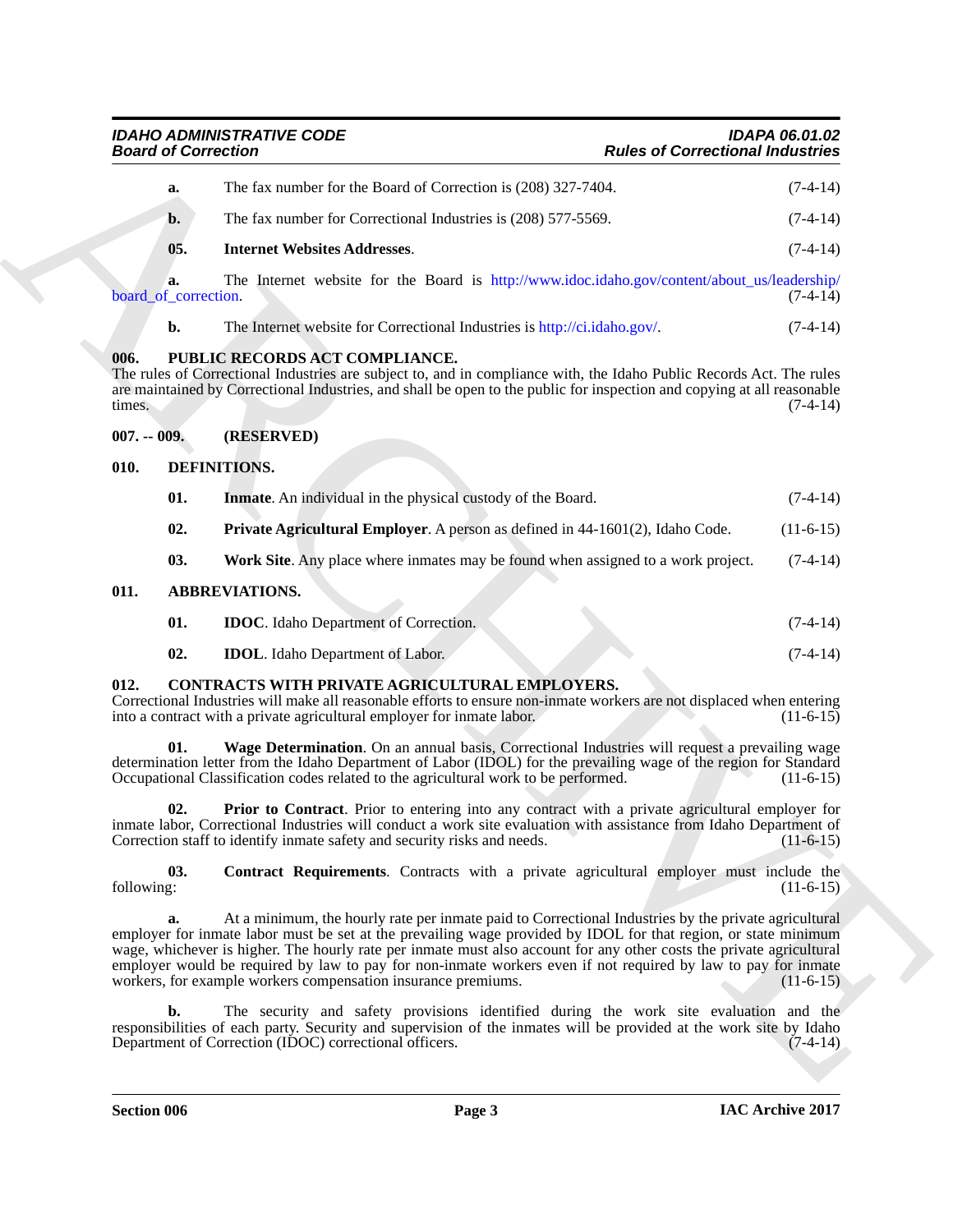**c.** A statement certifying that the private agricultural employer was unable to employ a sufficient of non-inmate workers to complete the job as described in the contract. (7-4-14) number of non-inmate workers to complete the job as described in the contract.

#### <span id="page-3-2"></span><span id="page-3-0"></span>**013. DISBURSEMENT OF FUNDS.**

<span id="page-3-3"></span>**01.** Correctional Industries Betterment Account. The moneys received from the private agricultural employer for inmate labor will be deposited into the Correctional Industries Betterment Account pursuant to Section 20-416, Idaho Code. The funds deposited will be dispersed between Correctional Industries and the IDOC to cover costs of the agricultural inmate labor program and contribute to the Idaho Victim's Compensation Fund. (11-6-15)

**a.** The funds dispersed to Correctional Industries will also be used in accordance with Section 20-416, Idaho Code. (7-4-14) Idaho Code. (7-4-14)

<span id="page-3-4"></span>**b.** The funds dispersed to IDOC must also be used to offset the costs of incarceration, supplement education opportunities to inmates, and provide resources for reentry to the community. (10-7-16)

**Example of Correctional Individual Control of the Correction of the Correction of the Correction of the Correction of the Correction of the Correction of the Correction of the Correction of the Correction of the Correcti 02. Inmate Trust Account**. Inmates will be compensated for their work in accordance with Section 20-412, Idaho Code. Inmate earnings must be deposited into the inmate's trust account. Upon deposit, deductions for court-ordered financial obligations, including child support and restitution, will be made by IDOC. Any other deductions by IDOC will be made according to IDOC policy. (11-6-15)

<span id="page-3-1"></span>**014. -- 999. (RESERVED)**